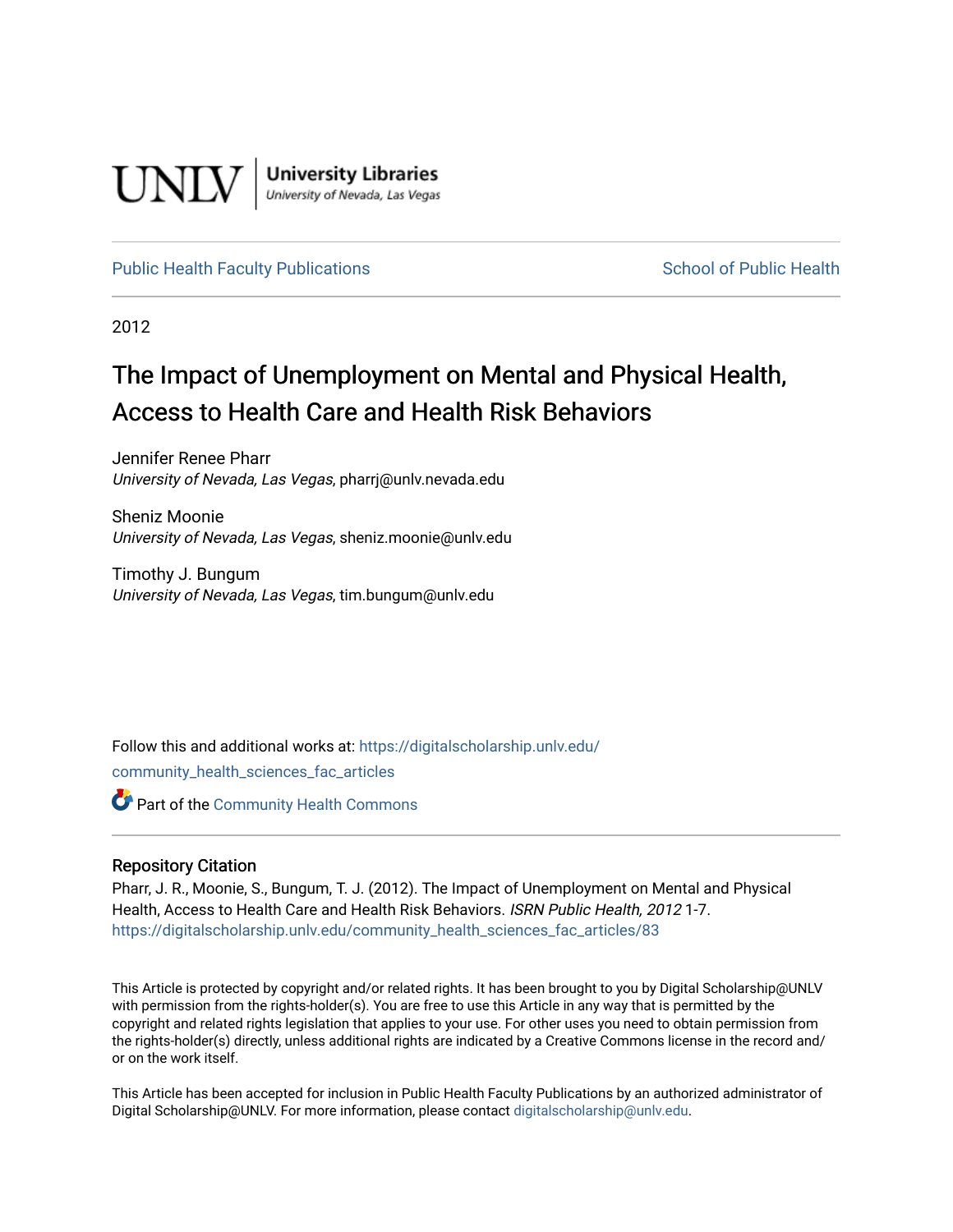## *Research Article*

# **The Impact of Unemployment on Mental and Physical Health, Access to Health Care and Health Risk Behaviors**

#### Jennifer R. Pharr,<sup>1</sup> Sheniz Moonie,<sup>2</sup> and Timothy J. Bungum<sup>2</sup>

*<sup>1</sup> School of Community Health Sciences and The Lincy Institute, University of Nevada, Las Vegas (UNLV), P.O. Box 453064, Las Vegas, NV, USA*

*<sup>2</sup> School of Community Health Sciences, University of Nevada, Las Vegas (UNLV), P.O. Box 453064, Las Vegas, NV, USA*

Correspondence should be addressed to Jennifer R. Pharr, [pharrj@unlv.nevada.edu](mailto:pharrj@unlv.nevada.edu)

Received 29 August 2011; Accepted 18 October 2011

Academic Editors: E. A. Al-Faris, M. F. Allam, and P. Bendtsen

Copyright © 2012 Jennifer R. Pharr et al. This is an open access article distributed under the Creative Commons Attribution License, which permits unrestricted use, distribution, and reproduction in any medium, provided the original work is properly cited.

The purpose of this study was to examine the impact of employment status and unemployment duration on perceived health, access to health care, and health risk behaviors. Data from Nevada's 2009 Behavioral Risk Factor Surveillance System (BRFSS) were analyzed. We compared participants who were unemployed (greater than and less than one year) to those who were employed and those who were voluntarily out of the labor force (OLF). Unemployed participants had significantly worse perceived mental health profiles, were more likely to delay health care services due to cost, and were less likely to have access to health care than employed participants and OLF participants. OLF participants were not significantly different from employed participants. Contrary to previous findings, unemployed participants in this study were not more likely to binge drink, smoke, or be physically inactive. Findings from this study suggest that the impetus for unemployment, be it voluntary or involuntary, may significantly impact a person's mental health.

#### **1. Introduction**

In 2009, the United States faced its highest unemployment rates since 1982-1983 with rates reaching or exceeding ten percent in the last three months. From January to December 2009, national unemployment rates increased from 7.7% to 10.0% [\[1\]](#page-6-1). During this same time period unemployment rates in Nevada increased from 9.6% to 13.0%, which were the highest in the nation [\[1\]](#page-6-1).

The relationship between unemployment and poor health has been well documented [\[2](#page-6-2)[–6\]](#page-6-3). The unemployed tend to have higher levels of impaired mental health including depression, anxiety, and stress, as well as higher levels of mental health hospital admissions, chronic disease (cardiovascular disease, hypertension, and musculoskeletal disorders), and premature mortality [\[2,](#page-6-2) [5](#page-6-4)[–12\]](#page-6-5). Some longitudinal studies have shown that higher levels of depression and unemployment are not just correlated, but that higher levels of depression are a result of unemployment [\[11,](#page-6-6) [13](#page-6-7), [14](#page-6-8)]. Other prospective studies have found that poor

mental health contributes to unemployment [\[15](#page-6-9)]. A study by Montgomery et al. [\[11](#page-6-6)] showed that subjects who had recently become unemployed had an adjusted relative risk of 2.10 for depression and anxiety compared to those who had not recently become unemployed. When participants with preexisting depression were excluded from the study, those who had greater than thirty-seven months of accumulated unemployment were two times more apt to be depressed or anxious than were the employed  $(RR = 2.04)$ . Additionally, unemployment is associated with unhealthy behaviors such as increased alcohol and tobacco consumption and decreased physical activity [\[9](#page-6-10), [16](#page-7-0), [17](#page-7-1)]. Studies have also demonstrated a positive correlation between employment and better health, improved self-confidence, self-esteem, and happiness [\[9,](#page-6-10) [18](#page-7-2), [19](#page-7-3)].

Jahoda has argued that being employed satisfies a psychological need, a need which must be filled to maintain good mental health [\[20](#page-7-4), [21\]](#page-7-5). Because of this psychological need which is fulfilled by employment, not only are the unemployed at risk for mental health problems, but also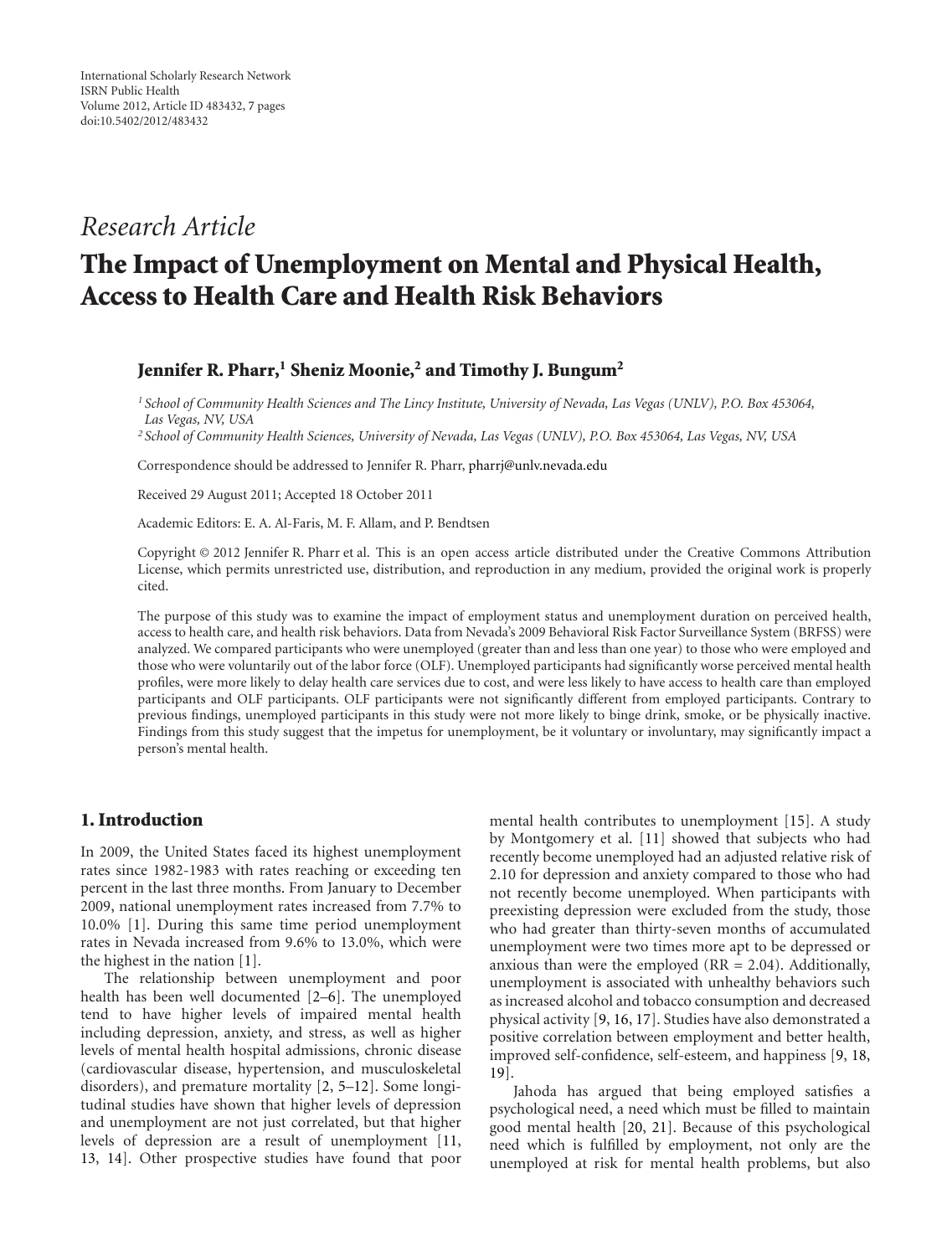are people who are out of the labor force (OLF). People who are OLF do not have a paid job and they are not seeking employment. The OLF category includes students, homemakers, and retirees [\[5\]](#page-6-4).

Previous research has established employment status (employed or unemployed) as a determinant of health [\[2–](#page-6-2) [6\]](#page-6-3). However, few studies have segmented the "unemployed" as (1) those who did not have work and were seeking employment—unemployed, and (2) those who did not have work and were not seeking employment—OLF. The purpose of this study was to compare perceived mental and physical health, access to health care, and risky health behaviors based on employment status (employed, unemployed, and OLF) and duration of unemployment (less than one year, greater than one year) by utilizing 2009 Behavioral Risk Factor Surveillance System (BRFSS) data. The research questions addressed by this study were as follows (1) Are general, mental, and physical health responses different based on employment status (employed, unemployed less than one year, unemployed longer than one year, or OLF)? (2) Do smoking, drinking, and physical inactivity rates differ by employment status? (3) Does access to health care or a delay in seeking health care services due to cost differ based on employment status? Based on Jahoda's theory, we hypothesized that the employed would have better perceived mental and physical health than the OLF participants and the unemployed participants regardless of length of unemployment.

#### **2. Methods**

*2.1. Study Design and Data Collection.* This study was a secondary analysis of the 2009 Nevada BRFSS survey data. Valuable mental health data is gathered through the administration of the BRFSS. The BRFSS is an annual, national, cross-sectional, random-digit dialing telephone survey that is conducted among noninstitutionalized adults 18 years of age or older in the United States [\[22](#page-7-6)]. The survey is a collaborative effort between the states and the Centers for Disease Control and Prevention. Survey questions gather information regarding demographics (age, gender, employment status, income level, education completed, etc.), perceived health status (general health, physical health, and mental health), and chronic disease status and health behaviors (smoking, drinking, physical activity, etc.). The survey includes a core component with questions that are asked to all participants in every state. Core component questions include demographic information and current behaviors that impact health. Time to complete the core component questions is approximately fifteen minutes. Additionally, there are optional modules which the states may elect to fund if there is a special interest. In 2009, BRFSS participants from eight states were asked the optional mental illness questions in addition to the core component items. These states included Georgia, Hawaii, Mississippi, Missouri, Nevada, South Carolina, Vermont, and Wyoming [\[22\]](#page-7-6). We used Nevada for this study because the high rate of unemployment ensured that we had a sufficient sample size (*n*) for the unemployment groups [\[1](#page-6-1)].

To provide an adequate sample size for smaller demographic areas in Nevada, disproportionate stratified sampling was employed. Smaller geographically defined populations in Nevada were oversampled to provide more precise estimates for those populations. Disproportionate sampling is preferred to proportionate sampling in states where the population is concentrated in a small geographical area as in Nevada. Data were collected regarding demographics, perceived general, physical, and mental health, chronic disease presence, and health behaviors. After the data were collected, they were then weighted for population attributes and nonresponse [\[22](#page-7-6)]. In 2009, 3,840 adult Nevadans completed the BRFSS survey. The response rate was 50.71%. Perceived health status was assessed by one question: would you say that in general your health is excellent, very good, good, fair, or poor? The question that measured perceived physical health was: for how many days during the past thirty days was your physical health not good? Two strategies were employed to assess perceived mental health: (1) a single question addressed the number of recent days of poor mental health: for how many days during the past thirty days was your mental health not good? and (2) A series of items targeting mental illness. The mental illness questions utilized a Likert scale with 1 (all the time) to 5 (none of the time) as anchors. These items measured the frequency of feelings of nervousness, hopelessness, restlessness/fidgety, depression, increased effort, and worthlessness. Lower scores represented poorer perceived health.

*2.2. Statistical Analysis.* SAS 9.2 was used for the statistical analyses. Weighted descriptive statistics were performed to describe the characteristics of the population by gender, age, race, education, and income using PROC SURVEYFREQ. The Rao-Scott Chi-square test was utilized to determine statistically significant differences in proportions of employed, unemployed less than one year, unemployed longer than one year, and OLF with regard to descriptive statistics. Multiple logistic regression (MLR) was used to analyze dichotomous (yes/no) dependent variables using PROC SURVEYLOGIS-TIC. Employed participants served as the reference group. The MLR was then repeated while adjusting for age, income, education, and gender. An analysis of variance (ANOVA) and an analysis of covariance (ANCOVA) were conducted using PROC SURVEYREG to determine if the mean number of days of poor physical health or poor mental health or if mean mental health question scores varied between people who were employed, unemployed less than one year, unemployed longer than one year, and OLF. Age, income, gender, and education were used as covariates in the ANCOVA. A Tukey post hoc test was utilized when overall ANOVA/ANCOVA results were significant for group differences.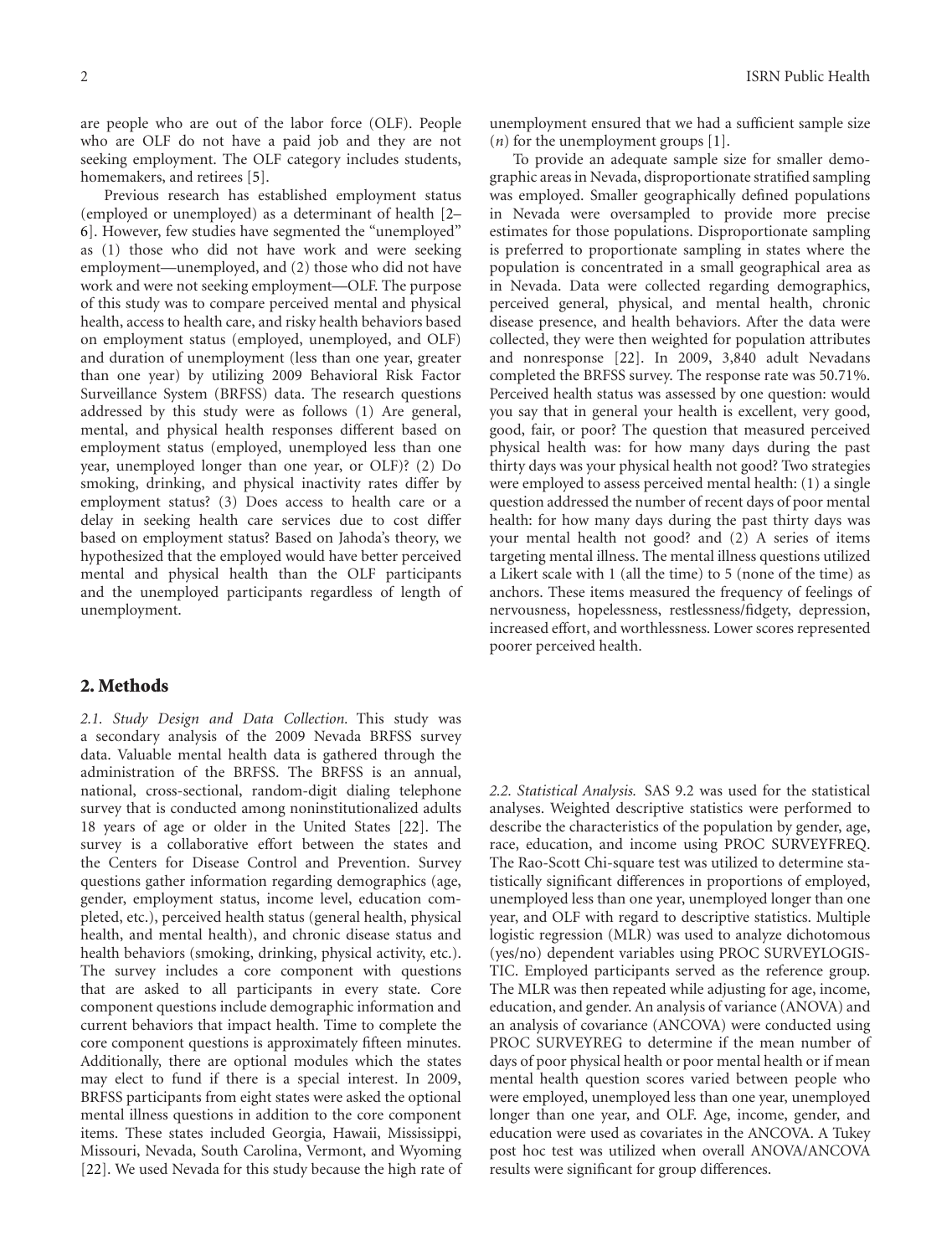| Variable                                                                                             | Employed     | Unemployed<br>$> 1$ year | Unemployed<br>< 1 year | Out of labor<br>force |              |
|------------------------------------------------------------------------------------------------------|--------------|--------------------------|------------------------|-----------------------|--------------|
|                                                                                                      | Weighted %   | Weighted %               | Weighted %             | Weighted %            |              |
|                                                                                                      | $(n = 1086)$ | $(n = 142)$              | $(n = 209)$            | $(n = 1434)$          | $P$ -value** |
| Gender                                                                                               |              |                          |                        |                       | ${<}0.001*$  |
| Male                                                                                                 | 55.7         | 49.48                    | 60.15                  | 35.81                 |              |
| Female                                                                                               | 44.3         | 50.52                    | 39.85                  | 64.19                 |              |
| Age                                                                                                  |              |                          |                        |                       | ${<}0.001*$  |
| $18 - 24$                                                                                            | 7.01         | 6.29                     | 13.18                  | 7.14                  |              |
| $25 - 49$                                                                                            | 63.28        | 66.29                    | 66.54                  | 21.86                 |              |
| >50                                                                                                  | 29.68        | 27.42                    | 20.27                  | 70.99                 |              |
| Race                                                                                                 |              |                          |                        |                       | $< 0.001*$   |
| White                                                                                                | 72.99        | 55.71                    | 52.06                  | 80.11                 |              |
| Black                                                                                                | 4.06         | 5.27                     | 7.25                   | 4.5                   |              |
| Hispanic                                                                                             | 14.08        | 21.01                    | 29.32                  | 10.39                 |              |
| Other                                                                                                | 8.95         | 18                       | 11.36                  | 4.99                  |              |
| Income                                                                                               |              |                          |                        |                       | ${<}0.001*$  |
| $<$ \$20.000                                                                                         | 5.29         | 34.70                    | 33.86                  | 15.47                 |              |
| \$20 K to < \$50 K                                                                                   | 26.77        | 47.79                    | 39.44                  | 45.27                 |              |
| $>$ \$50 K                                                                                           | 67.93        | 17.5                     | 26.7                   | 39.26                 |              |
| Education                                                                                            |              |                          |                        |                       | ${<}0.001*$  |
| <high grad<="" school="" td=""><td>4.54</td><td>7.15</td><td>16.23</td><td>9.04</td><td></td></high> | 4.54         | 7.15                     | 16.23                  | 9.04                  |              |
| High School Grad                                                                                     | 25.62        | 33.74                    | 38.96                  | 31.29                 |              |
| Some College                                                                                         | 69.84        | 59.11                    | 44.8                   | 59.67                 |              |

<span id="page-3-0"></span>TABLE 1: Descriptive statistics by employment status.

<sup>\*</sup> Significant ( $P < 0.05$ ), \*\*Rao Scott  $\chi^2$ .

<span id="page-3-1"></span>

| Variables                           | Unemployed < one year |                |           | Unemployed > one year |           | Out of labor force |  |
|-------------------------------------|-----------------------|----------------|-----------|-----------------------|-----------|--------------------|--|
|                                     | <b>OR</b>             | 95% CI         | <b>OR</b> | 95% CI                | <b>OR</b> | 95% CI             |  |
| No Access to Health Care            |                       |                |           |                       |           |                    |  |
| Crude                               | $8.1*$                | $4.77 - 13.76$ | $9.34*$   | 5.09-17.17            | 0.87      | $0.56 - 1.34$      |  |
| Adjusted                            | $4.05*$               | $2.32 - 7.05$  | $4.73*$   | $2.27 - 9.83$         | 0.9       | $0.52 - 1.56$      |  |
| Delaying Health Care due to<br>Cost |                       |                |           |                       |           |                    |  |
| Crude                               | $3.71*$               | $2.14 - 6.44$  | 4.88*     | $2.57 - 9.26$         | 0.86      | $0.55 - 1.34$      |  |
| Adjusted                            | $2.1*$                | $1.11 - 3.98$  | $2.42*$   | $1.14 - 5.15$         | 0.84      | $0.50 - 1.56$      |  |
| Smoker                              |                       |                |           |                       |           |                    |  |
| Crude                               | $2.44*$               | $1.24 - 4.82$  | $3.04*$   | $1.42 - 6.52$         | $0.57*$   | $0.40 - 0.80$      |  |
| Adjusted                            | 1.83                  | $0.82 - 4.05$  | 1.78      | $0.75 - 4.26$         | $0.6*$    | $0.38 - 0.93$      |  |
| <b>Binge Drinker</b>                |                       |                |           |                       |           |                    |  |
| Crude                               | 1.32                  | $0.62 - 2.8$   | 0.64      | $0.26 - 1.60$         | $0.44*$   | $0.29 - 0.67$      |  |
| Adjusted                            | 1.47                  | $0.66 - 3.28$  | 0.49      | $0.16 - 1.40$         | 0.73      | $0.46 - 1.19$      |  |
| Physically Inactive                 |                       |                |           |                       |           |                    |  |
| Crude                               | 1.18                  | $0.67 - 2.06$  | 1.15      | $0.59 - 2.22$         | 1.2       | $0.91 - 1.57$      |  |
| Adjusted                            | 0.77                  | $0.35 - 1.71$  | 0.83      | $0.39 - 1.74$         | 0.83      | $0.61 - 1.13$      |  |
| Poor/Fair General Health            |                       |                |           |                       |           |                    |  |
| Crude                               | $2.15*$               | $1.04 - 4.42$  | $2.82*$   | $1.33 - 5.96$         | $2.25*$   | $1.62 - 3.14$      |  |
| Adjusted                            | 1.13                  | $0.51 - 2.53$  | 1.71      | $0.70 - 4.15$         | 1.4       | $1.0 - 2.06$       |  |

∗ Significant (*P <* 0*.*05), Reference group: Employed.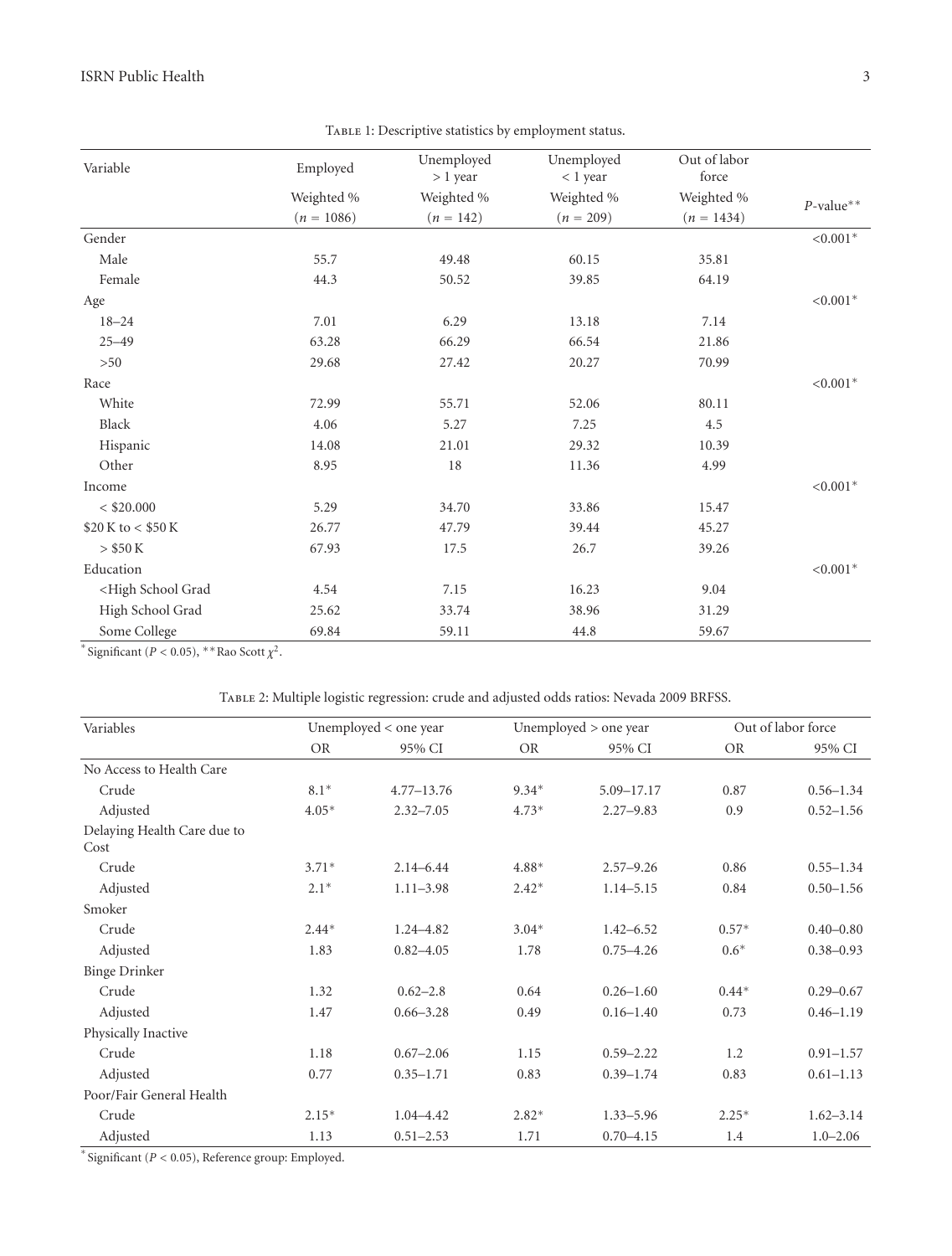|                                   | Unemployed $< 1$<br>year** | Unemployed $> 1$<br>year** | Unemployed $< 1$<br>year*** | Unemployed $> 1$<br>year*** | Out of Labor<br>Force** |
|-----------------------------------|----------------------------|----------------------------|-----------------------------|-----------------------------|-------------------------|
| Models                            | Adj. $P$                   | Adj. $P$                   | Adj. $P$                    | Adj. $P$                    | Adj. $P$                |
| Nervous                           |                            |                            |                             |                             |                         |
| <b>ANOVA</b>                      | $0.03*$                    | $< 0.001*$                 | $0.02*$                     | $< 0.001*$                  | 0.95                    |
| <b>ANCOVA</b>                     | 0.47                       | $0.009*$                   | 0.18                        | $< 0.001*$                  | 0.62                    |
| Hopeless                          |                            |                            |                             |                             |                         |
| <b>ANOVA</b>                      | $< 0.001*$                 | $< 0.001*$                 | $< 0.001*$                  | $< 0.001*$                  | 0.53                    |
| <b>ANCOVA</b>                     | 0.1                        | $< 0.001*$                 | 0.07                        | $< 0.001*$                  | 0.93                    |
| Restless                          |                            |                            |                             |                             |                         |
| <b>ANOVA</b>                      | 0.43                       | $0.009*$                   | $0.01*$                     | $< 0.001*$                  | $0.01*$                 |
| <b>ANCOVA</b>                     | 0.97                       | 0.22                       | 0.37                        | 0.09                        | 0.79                    |
| Depressed                         |                            |                            |                             |                             |                         |
| <b>ANOVA</b>                      | $0.004*$                   | $0.002*$                   | 0.07                        | $0.007*$                    | 0.16                    |
| <b>ANCOVA</b>                     | 0.22                       | $0.05*$                    | 0.16                        | $0.05*$                     | 0.93                    |
| <b>Increased Effort</b>           |                            |                            |                             |                             |                         |
| <b>ANOVA</b>                      | $0.006*$                   | $< 0.001*$                 | $0.003*$                    | $< 0.001*$                  | 0.95                    |
| <b>ANCOVA</b>                     | 0.34                       | $0.007*$                   | 0.43                        | $0.004*$                    | 0.35                    |
| Worthless                         |                            |                            |                             |                             |                         |
| <b>ANOVA</b>                      | $< 0.001*$                 | $< 0.001*$                 | $0.04*$                     | $< 0.001*$                  | $0.01*$                 |
| <b>ANCOVA</b>                     | 0.24                       | $0.005*$                   | 0.41                        | $0.002*$                    | 0.94                    |
| # days of Poor<br>Physical Health |                            |                            |                             |                             |                         |
| <b>ANOVA</b>                      | 0.74                       | $0.01*$                    | 0.11                        | 0.32                        | $0.01*$                 |
| <b>ANCOVA</b>                     | 1                          | $0.02*$                    | 0.94                        | $0.01*$                     | 0.74                    |
| # days of Poor<br>Mental Health   |                            |                            |                             |                             |                         |
| <b>ANOVA</b>                      | $0.01*$                    | $< 0.001*$                 | $< 0.001*$                  | $< 0.001*$                  | 0.27                    |
| <b>ANCOVA</b>                     | 0.59                       | $0.02*$                    | 0.06                        | $0.009*$                    | $0.04*$                 |

<span id="page-4-0"></span>Table 3: ANOVA and ANCOVA Tukey post hoc test: Nevada 2009 BRFSS.

∗ Significant (*P <* 0*.*05).

∗∗Compared to Employed, ∗∗∗Compared to OLF.

#### **3. Results**

Descriptive statistics of the sample are provided in Table [1](#page-3-0) by employment status. Each variable showed significant differences between the groups. A higher proportion of employed and unemployed less than one year participants were male while a higher proportion of unemployed longer than one year and OLF participants were female (*P <* 0*.*001). The majority of OLF participants were in the fifties and older age bracket, while a majority of the employed and unemployed participants were in the 24–49 year age bracket ( $P < 0.001$ ). Employed and OLF participants were more likely to be white as compared with unemployed participants. Employed and OLF participants were less likely to indicate that they were Hispanic, Black, or other ethnicity compared to unemployed participants (*P <* 0*.*001). Employed participants were more likely to be in the highest income bracket (*>* \$50.000), while unemployed and OLF participants were more likely to be in the middle income bracket (\$20.000–\$50.000) (*P <* 0*.*001). Employed participants had the highest proportion of participants with some college education (*P <* 0*.*001).

*3.1. Access to Health Care.* Crude and adjusted (age, income, gender, and race) odds ratios (OR) with a 95% confidence interval (CI) are presented in Table [2.](#page-3-1) Final adjusted models which controlled for demographic variables, indicated that employed participants were at least 4.1 times more likely to have access to health care than were unemployed participants. Unemployed participants were at least 2.1 times more likely to delay health care due to cost as compared with employed participants. There was no significant difference in access to health care or delaying health care due to cost when employed participants were compared to OLF participants.

*3.2. Health Risk Behaviors.* Crude and adjusted odds ratios for health risk behaviors are presented in Table [2.](#page-3-1) Crude odds ratios for smoking demonstrated that unemployed participants were more likely to smoke and OLF participants were less likely to smoke compared to employed participants. After adjustments, the lone significant result was that OLF participants were 40 percent (95% CI 0.38–0.93) less likely to smoke than were employed participants. There was no significant difference between employed and unemployed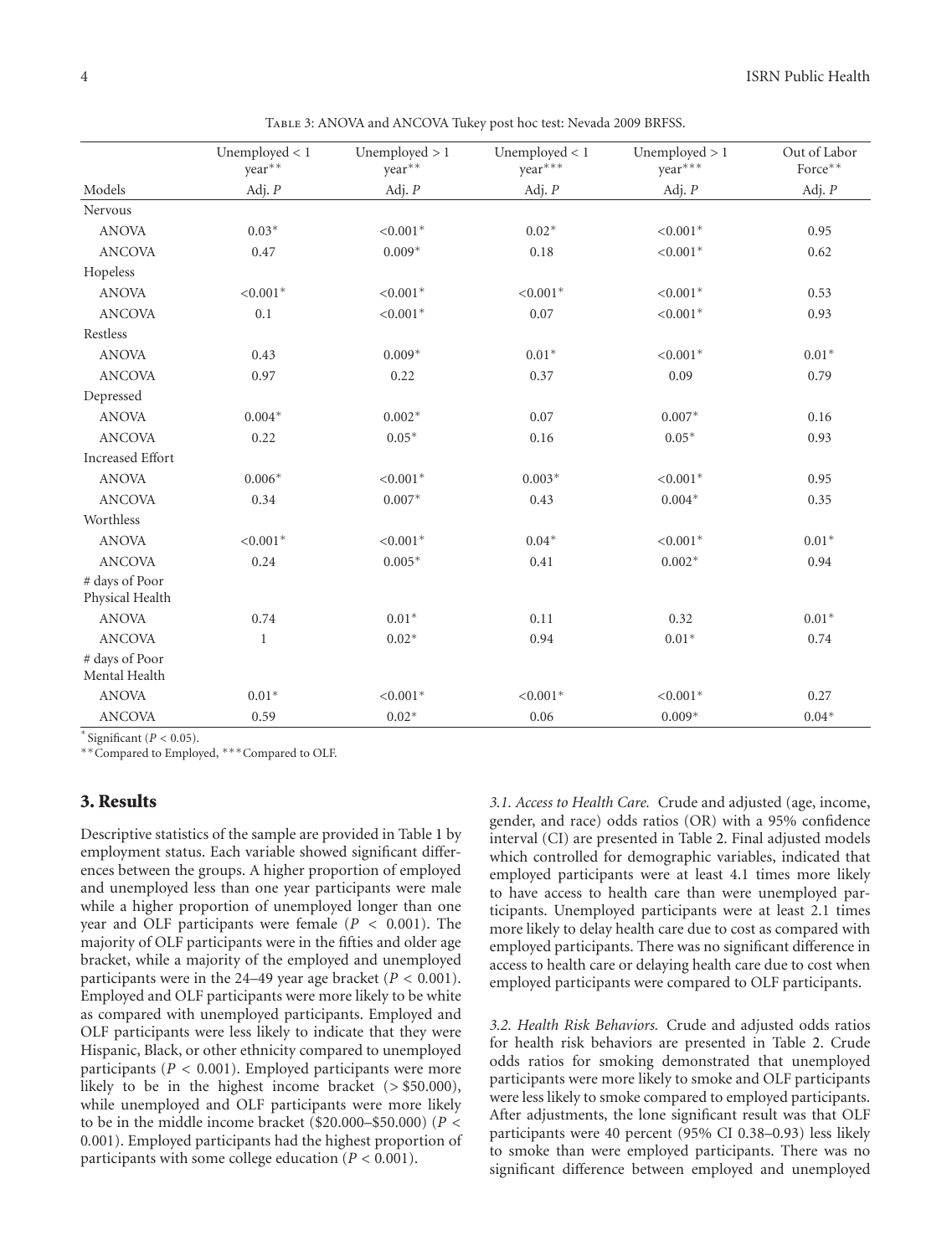regarding binge drinking (defined as five or more drinks for a male or four or more drinks for a female on one occasion in the past thirty days). The crude odds ratio showed that OLF participants were fifty-six percent (95% CI 0.29–0.67) less likely to binge drink than employed participants; however, this result did not retain significance after adjustment. Crude odds ratios showed that unemployed and OLF participants were more likely to rate their general health as poor/fair; however, these results attenuated after adjusting for age, income, gender, race, and education.

*3.3. Perceived Mental Health.* ANOVA and ANCOVA models for nervousness, hopelessness, restlessness, depression, increased effort, worthlessness, number of days of poor physical, and mental health were all significant (*P <* 0*.*001). ANOVA results were further analyzed using a Tukey post hoc test (Table [3\)](#page-4-0). Participants who were unemployed less than one year were significantly more likely to have lower (worse) perceived mental health scores than were employed and OLF participants and to report a significantly higher number of days of poor mental health. Participants who were unemployed longer than one year had significantly lower (worse) mental health scores compared to the employed and OLF participants and reported more days of poor physical and mental health.

ANCOVA results were further analyzed using a Tukey post hoc test (Table [3\)](#page-4-0). No significant differences were found when comparing employed and OLF participants to participants who had been unemployed less than one year. Significant differences remained between employed participants and participants who had been unemployed longer than one year with the unemployed having significantly lower (worse) perceived mental health scores for nervousness  $(P = 0.009)$ , hopelessness  $(P \le 0.001)$ , depression  $(P = 0.009)$ 0.05), increased effort ( $P = 0.007$ ), and worthlessness ( $P =$ 0*.*005). The unemployed also reported significantly more days of poor physical health  $(P = 0.02)$  and poor mental health (*<sup>P</sup>* <sup>=</sup> <sup>0</sup>*.*02). Significant differences also remained between the OLF participants and participants who had been unemployed longer than one year with the unemployed having significantly lower scores for nervousness ( $P \leq$ <sup>0</sup>*.*00), hopelessness (*<sup>P</sup>* <sup>≤</sup> <sup>0</sup>*.*001), depression (*<sup>P</sup>* <sup>=</sup> <sup>0</sup>*.*05), increased effort ( $P = 0.004$ ), and worthlessness ( $P = 0.002$ ). The unemployed reported significantly more days of poor physical health  $(P = 0.01)$  and poor mental health  $(P = 0.01)$ 0*.*009).

### **4. Discussion**

The most interesting finding of this study is that all the unemployed, with either less or greater than one year of unemployment, reported significantly worse perceived mental health scores as compared to employed or OLF participants. However, when age, income, gender, and education were used as covariates, only those unemployed for greater than one year had significantly worse scores. This finding is supportive of work that suggests that there is a relationship between one's work status and mental health and implies

that people attach at least some of their self-worth to being productive, working members of society [\[2,](#page-6-2) [4](#page-6-11), [5,](#page-6-4) [13,](#page-6-7) [14\]](#page-6-8). It is of note that those who were unemployed, but not looking for work (OLF), had more favorable mental health scores than did those who were involuntarily unemployed. It is likely that many of the people in the OLF group had voluntarily retired as 71% were older than 50 years. It also appears that members of the OLF group may be better off financially than the involuntarily unemployed as a much smaller proportion of this group were assigned to the lowest income group (see Table [1\)](#page-3-0). It is also possible that because unemployment is a planned and expected event for those who choose to retire, rather than an undesired, disruptive event, and beyond the control of the involuntarily unemployed, differences in mental health status between these groups are seen. These factors likely explain why our findings do not agree with those of Jahoda or Paul et al, who found that the employed tend to have better mental health profiles than all unemployed groups, regardless of the impetus for being unemployed, be it voluntary or involuntary [\[5,](#page-6-4) [20](#page-7-4), [21](#page-7-5)].

The lack of control that the involuntarily unemployed may feel is supportive of a model developed by Karasek and Theorell [\[23\]](#page-7-7). Their model posits that unemployed people have lower control over their "work" environment and reduced demand placed on them as compared to the employed. An aspect of the demand-control model is that having a reasonable amount of "demand" placed on a person improves health, while having an excessively high or a low amount of demand can be detrimental to a person's health. This finding is also supportive of the work of Poortinga, Dunstan, and Fune, who have shown that lack of control affects health [\[24](#page-7-8)].

The data in Table [3](#page-4-0) suggest that duration of unemployment is also a factor in determining the severity of effects of being jobless. These findings are plausible and are consistent with those of Montgomery et al. [\[11](#page-6-6)]. A deprivation model contends that as unemployment persists, economic resources dwindle and that less money, either "directly or indirectly, worsens the prerequisites for good health" [\[25\]](#page-7-9). This is relevant in America because unemployment benefits expire after the ninety-ninth week of idleness.

Unemployed participants, both those out of work for less, and longer, than one year, were over four times more likely to lack health care coverage and over two times more likely to report delaying health care services due to cost compared to employed participants after adjusting for age, income, gender, race, and education. This lack of health care for the unemployed exists in spite of a federal program, COBRA, that was designed to provide health care insurance to the unemployed [\[26](#page-7-10)]. Although these findings are not surprising, they are of concern considering that unemployed participants were more likely to report poorer perceived mental health and, therefore, are more likely to need mental health services [\[11](#page-6-6)]. People who experience involuntary unemployment or whose unemployment persists may be a targeted group which needed preventive mental health services.

Although most of our results identified negative associations of unemployment and health, that relationship was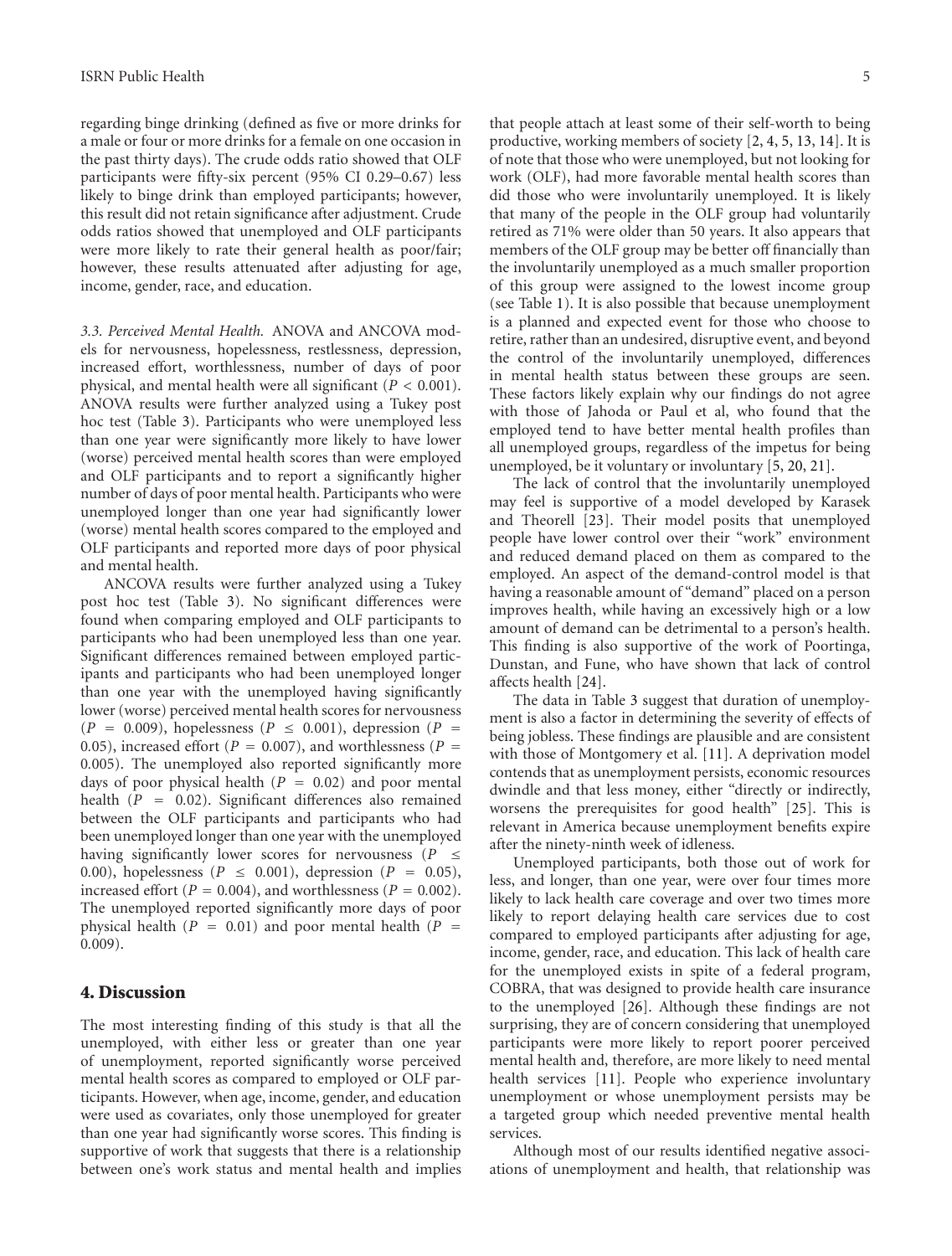not universal. We found that unemployed participants were no more likely to engage in binge drinking and were not less likely to participate in physical activity than employed participants. This finding is inconsistent with previous studies that showed higher rates of alcohol consumption and binge drinking among the unemployed [\[9,](#page-6-10) [17,](#page-7-1) [27,](#page-7-11) [28\]](#page-7-12). Unemployed participants were significantly more likely to report smoking and poor/fair health compared to employed participants, but the statistical significance did not persist when adjustments for age, income, gender, race, and education were made. Our findings also fail to support earlier work that showed more smoking and decreased physical activity among the unemployed [\[16](#page-7-0), [17,](#page-7-1) [29](#page-7-13)]. Fagan et al. found that unemployed people were more likely to smoke than employed people [\[29](#page-7-13)]. However, they also found that people who had been unemployed for greater than six months were more likely to successfully stop smoking than people who had been unemployed for less than six months. Findings from this study and Fagan et al. may suggest that the lower incomes of unemployed and OLF people may play a role in attenuating these behaviors [\[29\]](#page-7-13). In general, smoking and alcohol consumption decrease when the economy is in decline, when unemployment rates increase, and people have less discretionary money [\[27\]](#page-7-11).

*4.1. Limitations of This Study.* There were limitations with this study. The BRFSS is a cross-sectional survey and therefore causation cannot be determined. Because we cannot be certain of the temporal sequence of unemployment and mental health in this study, we must consider the possibility that those with poor mental health may be more likely to be unemployed, rather than those who are unemployed having poorer mental health [\[15](#page-6-9)]. There was also a possibility of bias resulting from self-reported information. The participants may have over- or under-reported information if they perceived it to be a socially desirable response [\[30\]](#page-7-14). The BRFSS is a household telephone survey and cellular phones were not included as part of the regular BRFSS sample in 2009 [\[22](#page-7-6)]. People without a home telephone or those who exclusively use a cell phone were excluded from the survey. There was no direct method for correcting for those who do not have a home telephone and this may have resulted in an underestimation of the true prevalence of employment or unemployment in this group [\[22](#page-7-6)].

#### **5. Conclusion**

In 2009, unemployment rates reached their highest level since the early 1980s in the United States. During that year, people who reported being unemployed greater than one year also had significantly worse perceived mental health scores, while all unemployed were less likely to have access to health care coverage and were more likely to delay medical treatment due to cost when compared to employed people or people who were voluntarily out of the labor force. Among the group studied, mental health scores seemed to be impacted by the source of the unemployment, voluntary

versus involuntary, with those who were voluntarily unemployed having mental health scores similar to those who were employed. This study highlights the need for more research to fully understand the impact of unemployment, be it voluntary or involuntary, on mental health

#### <span id="page-6-0"></span>**References**

- <span id="page-6-1"></span>[1] United States Department of Labor. 2011. Bureau of Labor Statistics. Labor Force Statistics from the Currently Population Survey, [http://data.bls.gov/pdq/SurveyOutputServlet?data](http://data.bls.gov/pdq/SurveyOutputServlet?data_tool=latest_numbers\&series_id=LNS14000000) tool=latest [numbers&series](http://data.bls.gov/pdq/SurveyOutputServlet?data_tool=latest_numbers\&series_id=LNS14000000) id=LNS14000000.
- <span id="page-6-2"></span>[2] J. A. Dean and K. Wilson, ""Education? It is irrelevant to my job now. It makes me very depressed": exploring the health impacts of under/unemployment among highly skilled recent immigrants in Canada," *Ethnicity and Health*, vol. 14, no. 2, pp. 185–204, 2009.
- [3] M. Marmot and R. Wilkinson, *Social Determinants of Health*, Oxford University Press, London, UK, 2nd edition, 2006.
- <span id="page-6-11"></span>[4] F. M. McKee-Ryan, Z. Song, C. R. Wanberg, and A. J. Kinicki, "Psychological and physical well-being during unemployment: a meta-analytic study," *Journal of Applied Psychology*, vol. 90, no. 1, pp. 53–76, 2005.
- <span id="page-6-4"></span>[5] K. I. Paul, E. Geithner, and K. Moser, "Latent deprivation among people who are employed, unemployed, or out of the labor force," *Journal of Psychology*, vol. 143, no. 5, pp. 477–491, 2009.
- <span id="page-6-3"></span>[6] S. H. Wilson and G. M. Walker, "Unemployment and health: a review," *Public Health*, vol. 107, no. 3, pp. 153–162, 1993.
- [7] S. Arber and E. LaHelma, "Inequalities in women's and men's ill-health: Britain and Finland compared," *Social Science and Medicine*, vol. 37, no. 8, pp. 1055–1068, 1993.
- [8] M. Bartley, "Unemployment and ill health: understanding the relationship," *Journal of Epidemiology and Community Health*, vol. 48, no. 4, pp. 333–337, 1994.
- <span id="page-6-10"></span>[9] D. Dooley, R. Catalano, and R. Hough, "Unemployment and alcohol disorder in 1910 and 1990: drift versus social causation," *Journal of Occupational and Organizational Psychology*, vol. 65, pp. 277–290, 1992.
- [10] A. Hammarström, "Health consequences of youth unemployment–review from a gender perspective," *Social Science and Medicine*, vol. 38, no. 5, pp. 699–709, 1994.
- <span id="page-6-6"></span>[11] S. M. Montgomery, D. G. Cook, M. J. Bartley, and M. E. J. Wadsworth, "Unemployment pre-dates symptoms of depression and anxiety resulting in medical consultation in young men," *International Journal of Epidemiology*, vol. 28, no. 1, pp. 95–100, 1999.
- <span id="page-6-5"></span>[12] P. O'Campo, W. W. Eaton, and C. Muntaner, "Labor market" experience, work organization, gender inequalities and health status: results from a prospective analysis of US employed women," *Social Science and Medicine*, vol. 58, no. 3, pp. 585– 594, 2004.
- <span id="page-6-7"></span>[13] W. Bolton and K. Oatley, "The longitudinal study of social support and depression in unemployed men," *Psychological Medicine*, vol. 17, no. 2, pp. 453–460, 1987.
- <span id="page-6-8"></span>[14] M. Frese and G. Mohr, "Prolonged unemployment and depression in older workers: a longitudinal study of intervening variables," *Social Science and Medicine*, vol. 25, no. 2, pp. 173–178, 1987.
- <span id="page-6-9"></span>[15] P. Butterworth, L. Leach, J. Pirkis, and M. Kelaher, "Poor mental health influences risk and duration of unemployment: